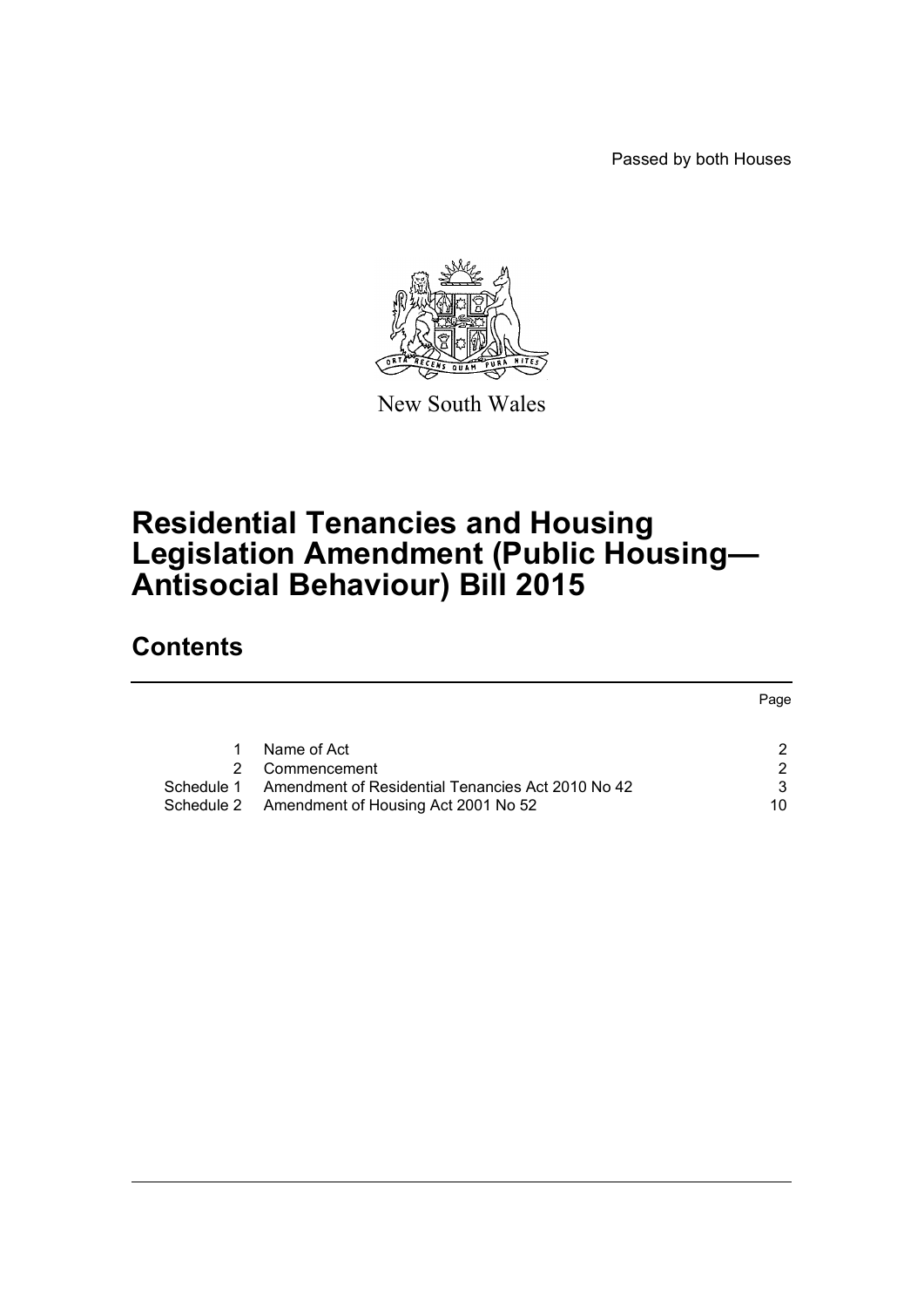*I certify that this public bill, which originated in the Legislative Assembly, has finally passed the Legislative Council and the Legislative Assembly of New South Wales.*

> *Clerk of the Legislative Assembly. Legislative Assembly, Sydney,* , 2015



New South Wales

# **Residential Tenancies and Housing Legislation Amendment (Public Housing— Antisocial Behaviour) Bill 2015**

Act No , 2015

An Act to amend the *Residential Tenancies Act 2010* and the *Housing Act 2001* to facilitate the termination of public housing tenancies for antisocial behaviour and for other purposes.

*I have examined this bill and find it to correspond in all respects with the bill as finally passed by both Houses.*

*Assistant Speaker of the Legislative Assembly.*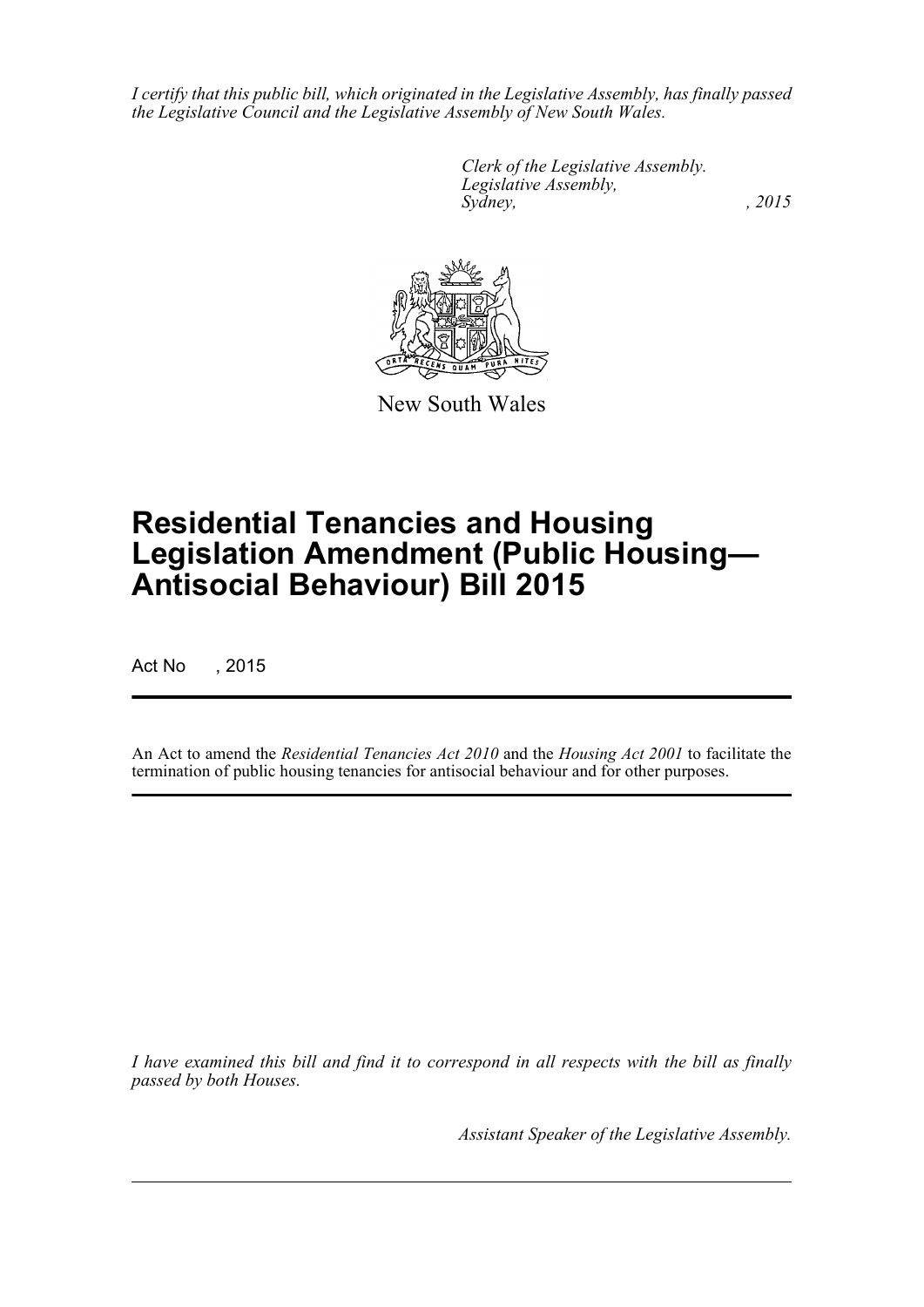Residential Tenancies and Housing Legislation Amendment (Public Housing—Antisocial Behaviour) Bill 2015 [NSW]

#### <span id="page-2-0"></span>**The Legislature of New South Wales enacts:**

#### **1 Name of Act**

This Act is the *Residential Tenancies and Housing Legislation Amendment (Public Housing—Antisocial Behaviour) Act 2015*.

#### <span id="page-2-1"></span>**2 Commencement**

This Act commences on a day or days to be appointed by proclamation.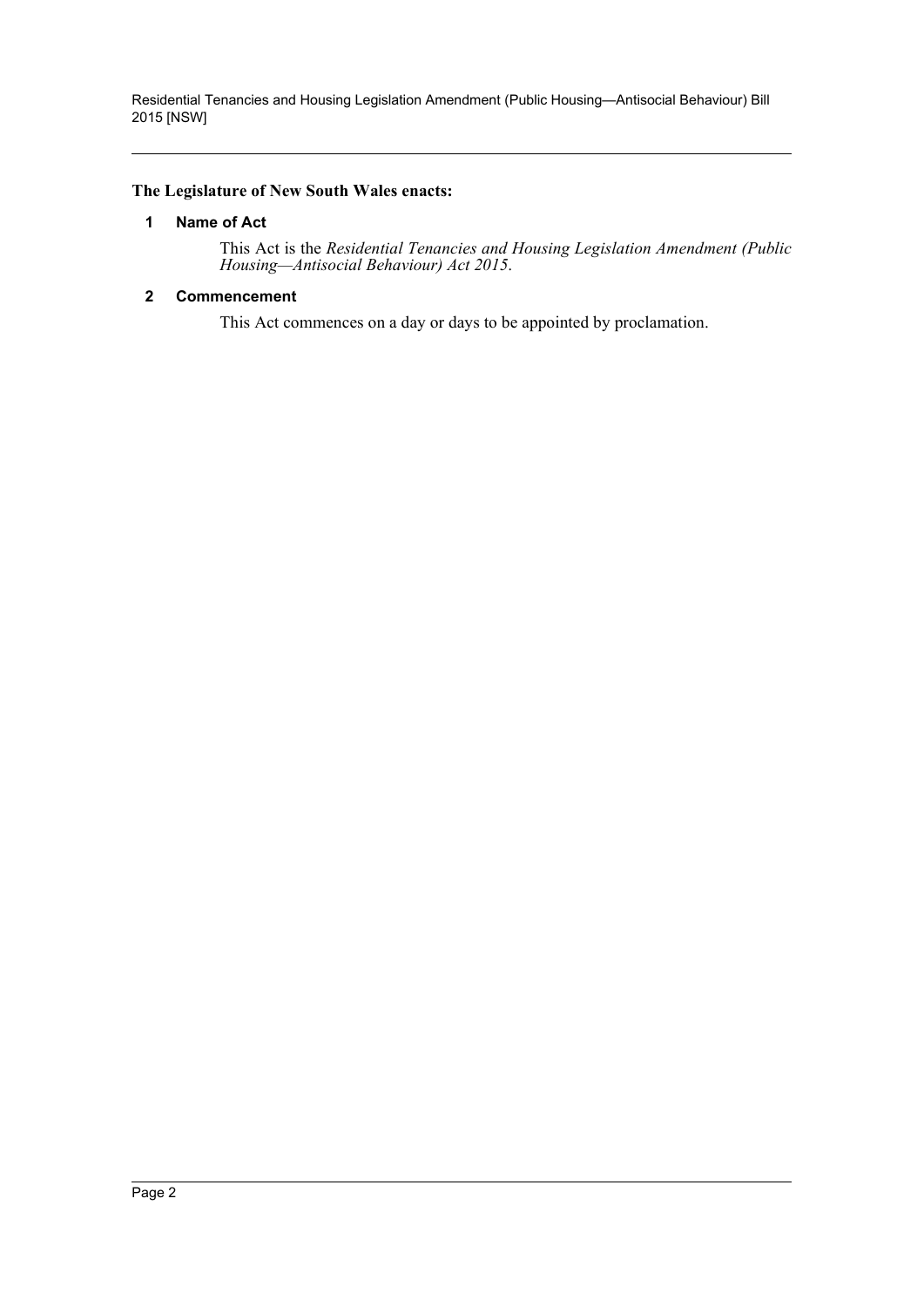Residential Tenancies and Housing Legislation Amendment (Public Housing—Antisocial Behaviour) Bill 2015 [NSW] Schedule 1 Amendment of Residential Tenancies Act 2010 No 42

# <span id="page-3-0"></span>**Schedule 1 Amendment of Residential Tenancies Act 2010 No 42**

**[1] Section 87 Breach of agreement**

Omit "Section 152" from the note to the section. Insert instead "Section 154E".

### **[2] Part 7, Division 5, heading** Omit "**—additional grounds**".

**[3] Part 7, Division 5, Subdivision 1, heading**

Insert before section 143:

**Subdivision 1 Eligibility ground**

- **[4] Sections 143, 146, 147, 151 and 154** Omit "Division" wherever occurring. Insert instead "Subdivision".
- **[5] Part 7, Division 5, Subdivision 2, heading** Insert before section 148:

# **Subdivision 2 Alternative premises ground**

**[6] Section 152 Termination by Tribunal of social housing tenancy agreements for breach**

Omit the section.

**[7] Part 7, Division 5, Subdivision 3, heading** Insert before section 153:

# **Subdivision 3 Behaviour ground**

#### **[8] Part 7, Division 5, Subdivisions 4 and 5**

Insert after section 154:

#### **Subdivision 4 Breach of agreement**

#### **154A Termination notice for non-payment of amount payable on variation or cancellation of rent rebate**

If a tenant owes a landlord under a social housing tenancy agreement a debt arising under section 57 of the *Housing Act 2001* or otherwise as a consequence of the variation or cancellation of a rent rebate, sections 87, 88 and 89 apply as if the amount owed were rent and the failure to pay were a breach of the agreement.

#### **154B Tribunal must have regard to breaches of prior social housing tenancy agreements and to series of breaches**

- (1) In determining under section 87 whether to terminate a social housing tenancy agreement on the ground of a breach of the agreement by the tenant, the Tribunal must have regard to:
	- (a) any breaches by the tenant of a prior social housing tenancy agreement with the same or a different landlord, and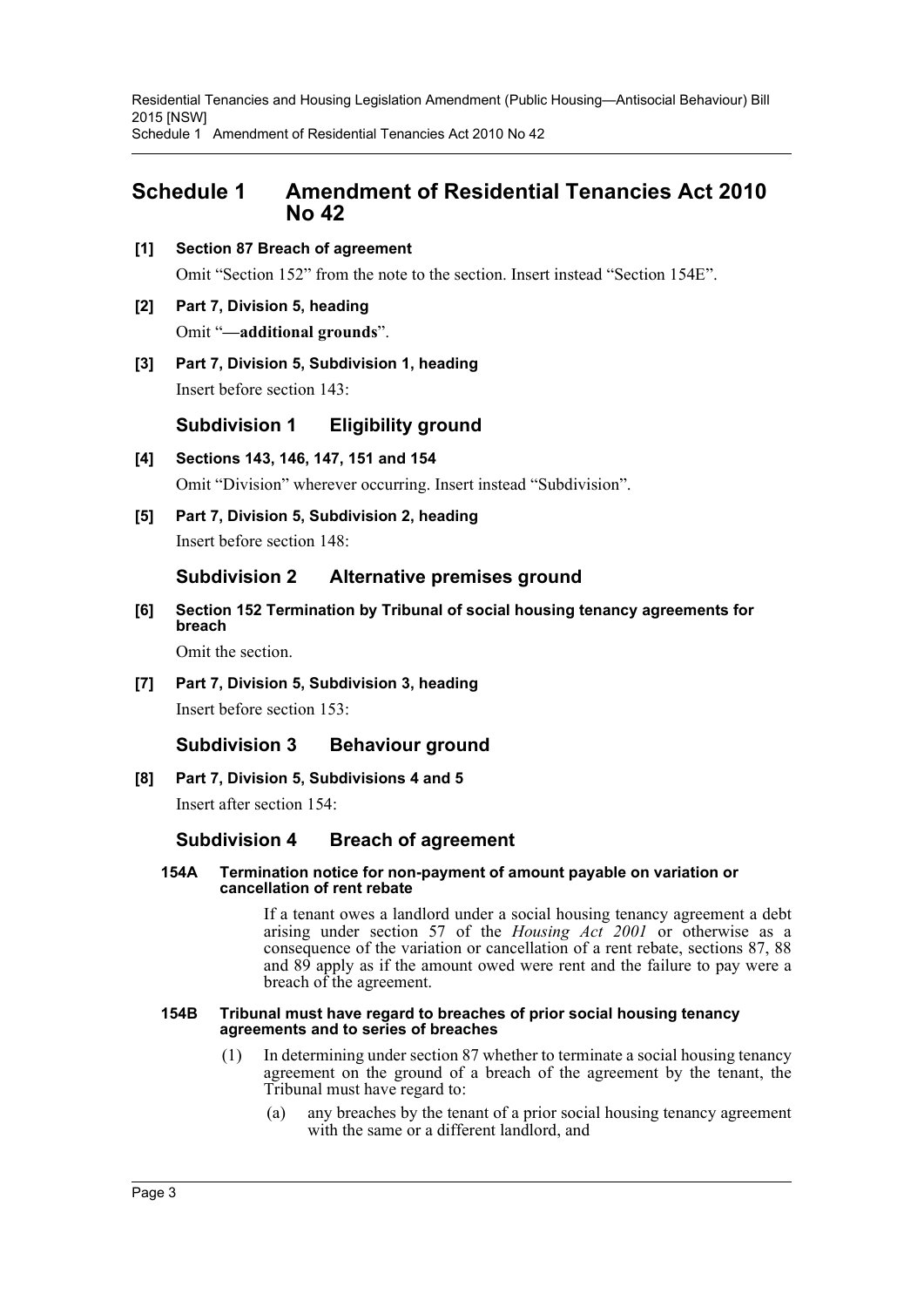Schedule 1 Amendment of Residential Tenancies Act 2010 No 42

- (b) whether a series of breaches by the tenant of the social housing tenancy agreement or any prior social housing tenancy agreement with the same or a different landlord justifies termination of the agreement even though, taken alone, the circumstances of each breach would not justify termination of an agreement.
- (2) This section does not limit any other matter that may be considered by the Tribunal under this Act.

#### **154C Scheme for recording strikes against tenant for breaches**

- (1) If a landlord under a social housing tenancy agreement is satisfied that a tenant has breached the agreement but is not satisfied that the circumstances of the breach taken alone justify termination of the agreement, the landlord may issue a strike notice to the tenant and record a strike against the tenant.
- (2) A strike notice:
	- (a) must be in writing, and
	- (b) must inform the tenant that a strike has been recorded against the tenant, and
	- (c) must set out details of the alleged breach of the agreement for which the strike has been recorded, and
	- (d) must remind the tenant of any strikes that have been recorded (and not withdrawn) against the tenant within the previous 12 months (including strikes recorded for breach of a prior social housing tenancy agreement with the same or, to the extent that relevant information is known by the landlord, a different landlord), and
	- (e) must warn the tenant that, if a third strike is recorded against the tenant within 12 months, a termination notice may be given to the tenant, and
	- (f) must inform the tenant that, if the tenant disagrees with the statement of details of the alleged breach of the agreement for which the strike has been recorded, or any aspect of those details, the tenant should make submissions to the landlord setting out the grounds of the disagreement, and
	- (g) must specify how the submissions may be made and the date before which they must be made (being a date not less than 21 days after the date of the strike notice), and
	- (h) must inform the tenant that, if the tenant does not make any such submissions, the details of the alleged breach of the agreement set out in the strike notice will be taken, in proceedings before the Tribunal, to have been conclusively proved and the tenant will not be able to challenge the accuracy of those details.
- (3) A landlord may withdraw a strike against a tenant at any time.
- (4) If, after considering submissions made by a tenant as set out in a strike notice, the landlord decides not to withdraw the strike, the landlord must give the tenant a notice in writing:
	- (a) informing the tenant of that decision and that the tenant may apply for review of the strike notice, and
	- (b) specifying how the application may be made and the date before which it must be made (being a date not less than 21 days after the date of the notice).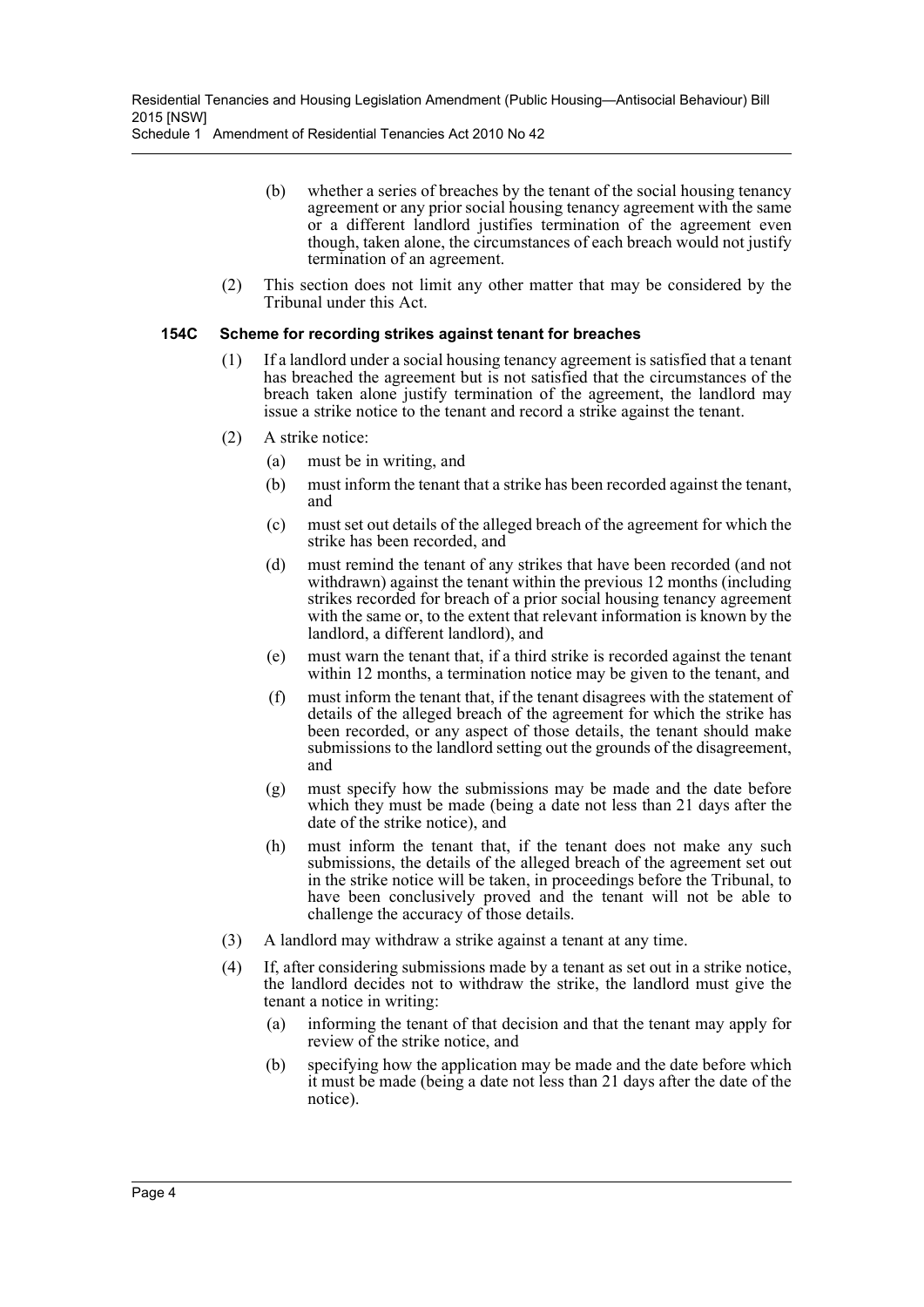- (5) If an application for review of a strike notice is made by a tenant, the landlord must refer the matter to a review panel comprised of one or more persons who were not substantially involved in the process of making the decision under review and who are, in the opinion of the landlord, otherwise suitably qualified to deal with the issues raised by the application.
- (6) On a review, the review panel must consider any information submitted by the tenant and may:
	- (a) confirm the strike against the tenant, or
	- (b) require the strike against the tenant to be withdrawn.
- (7) A landlord is bound by a decision of a review panel requiring a strike against a tenant to be withdrawn.
- (8) A landlord must, on application by a tenant, provide the tenant with information about any strikes recorded (and not withdrawn) against the tenant (unless that information has already been provided to the tenant within the last 3 months and no further strikes have been recorded against the tenant since the information was last provided).
- (9) If 2 strikes have been recorded against the tenant within the previous 12 months and the landlord is satisfied that the tenant has breached the social housing tenancy agreement and that a further strike notice could be issued to the tenant, the landlord may:
	- (a) record a strike against the tenant without issuing a further strike notice, and
	- (b) give a termination notice under section 87 on the basis that the landlord is satisfied that a series of breaches by the tenant of the agreement or any prior social housing tenancy agreement with the same or a different landlord justifies termination of the agreement with the tenant.
- (10) The termination notice:
	- (a) must inform the tenant that a strike has been recorded against the tenant and set out details of the alleged breach of the agreement for which the strike has been recorded, and
	- (b) must remind the tenant of the details of any other strikes relied on by the landlord for giving the notice.

#### **154D Tribunal required to make termination order in certain circumstances**

- (1) Subject to subsection (3), the Tribunal must make a termination order on the application of a landlord under a social housing tenancy agreement if:
	- (a) an application for the order is made under section 90 and the Tribunal is satisfied of the matters set out in section 90 (1) (b) and the injury constitutes grievous bodily harm within the meaning of the *Crimes Act 1900*, or
	- (b) an application for the order is made under section 91 and the Tribunal is satisfied of the matters set out in section 91 (1) (a), or
	- (c) an application for the order is made under section 91 and the Tribunal is satisfied that the tenant, or any person who although not a tenant is occupying or jointly occupying the social housing premises, has intentionally or recklessly caused or permitted the social housing premises or any property adjoining or adjacent to the premises (including any property that is available for use by the tenant in common with others) to be used for the purposes of: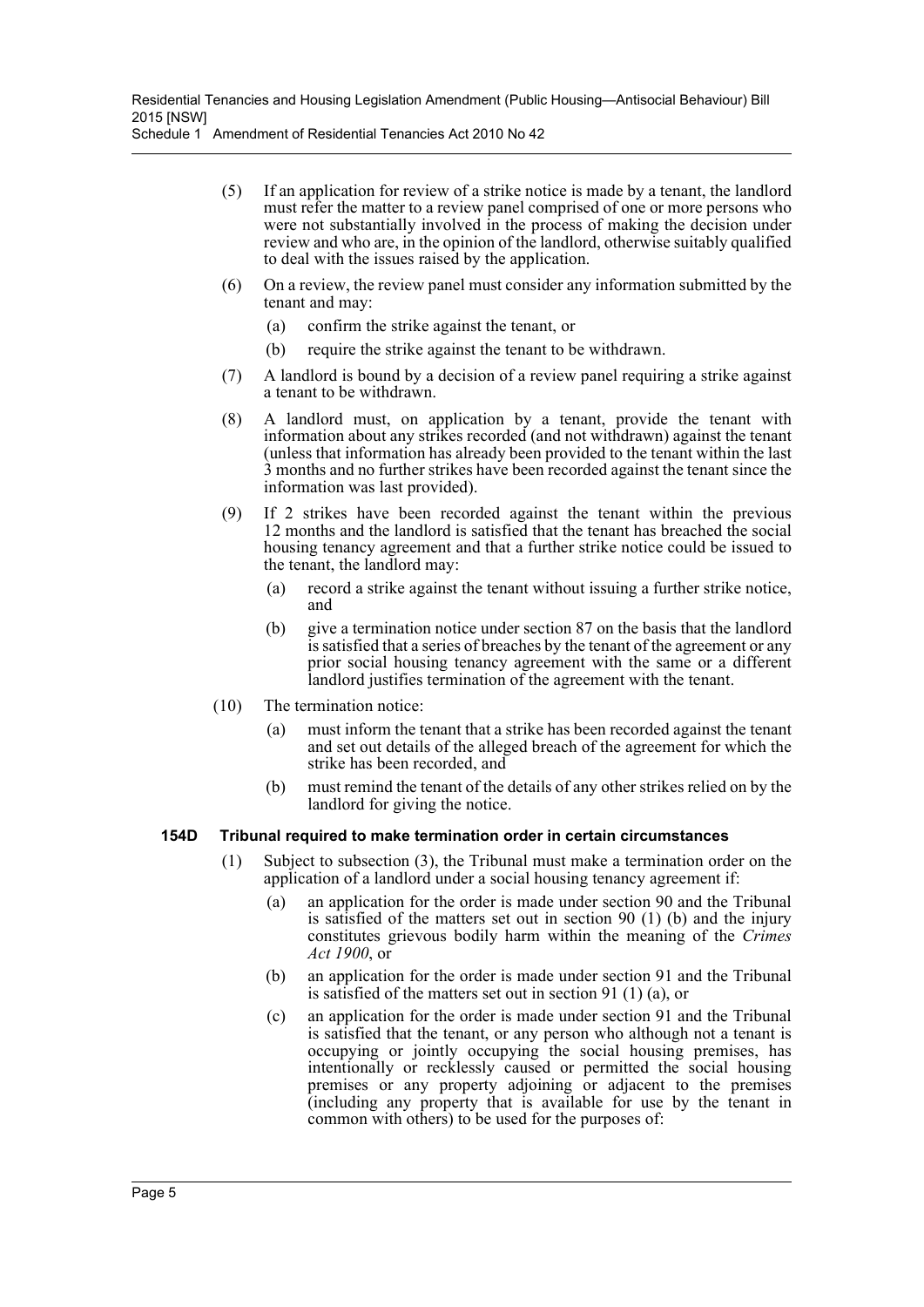Schedule 1 Amendment of Residential Tenancies Act 2010 No 42

- (i) storing a firearm for which a licence or permit is not held under the *Firearms Act 1996*, or
- (ii) a show cause offence within the meaning of the *Bail Act 2013*,

and the tenant or other person has been charged with an offence relating to those circumstances (whether or not the person is or has been found guilty of the offence).

- (2) Subject to subsection (3), the Tribunal must make a termination order on the application of a landlord if:
	- (a) an application for the order is made under section 90 and the Tribunal is satisfied of the matters set out in section 90 (1) (and subsection (1) of this section does not apply), or
	- (b) an application for the order is made under section 91 and the Tribunal is satisfied that the tenant, or any person who although not a tenant is occupying or jointly occupying the social housing premises, has intentionally or recklessly caused or permitted the social housing premises or any property adjoining or adjacent to the premises (including any property that is available for use by the tenant in common with others) to be used:
		- (i) as a brothel within the meaning of the *Environmental Planning and Assessment Act 1979*, or
		- (ii) for the purposes of an offence against section 91H (Production, dissemination or possession of child abuse material) of the *Crimes Act 1900*, or
		- (iii) for the purposes of an offence against section 154G (Facilitating organised car or boat rebirthing activities) of the *Crimes Act 1900*, or
	- (c) an application for the order is made under section 91 and the Tribunal is satisfied that the tenant, or any person who although not a tenant is occupying or jointly occupying the social housing premises, has intentionally or recklessly caused or permitted the social housing premises or any property adjoining or adjacent to the premises (including any property that is available for use by the tenant in common with others) to be used for any other unlawful purpose and that the use is sufficient to justify the termination.
- (3) However:
	- (a) subsection (1) (a) does not apply if the application for the termination order is based on an act of a person who although not a tenant is occupying or jointly occupying the residential premises and not on an act of the tenant, and
	- (b) subsections (1) and (2) do not apply if the Tribunal is satisfied that the termination order would be likely to result in undue hardship being suffered by a child, a person in whose favour an apprehended violence order could be made or a person suffering from a disability within the meaning of the *Anti-Discrimination Act 1977* who is occupying or jointly occupying the social housing premises, and
	- (c) subsection (2) does not apply if the tenant satisfies the Tribunal that there are other exceptional circumstances that justify the order not being made.
- (4) For the purposes of the application of section 91 (1) (b) to social housing premises under this section: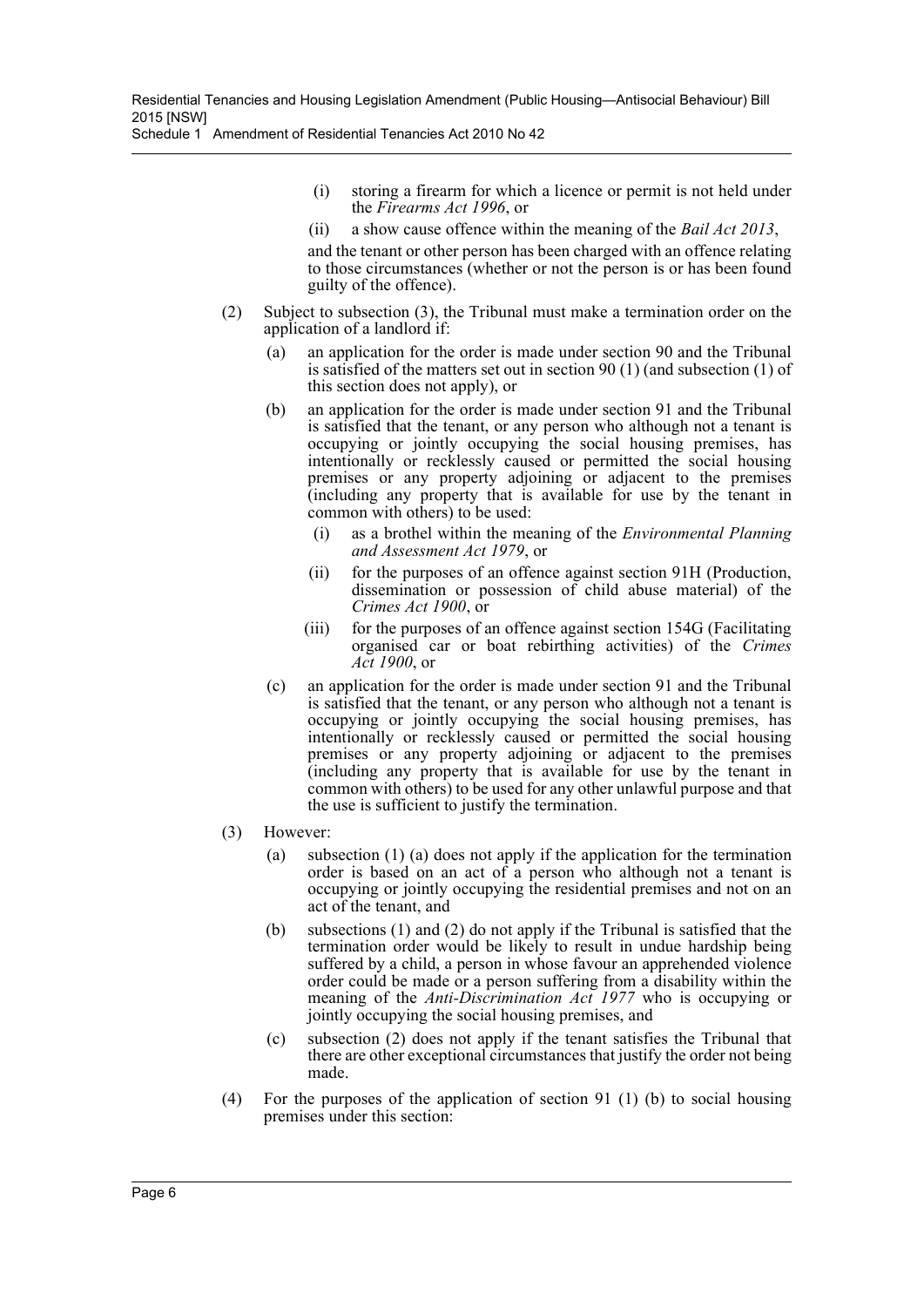- (a) the reference to residential premises in section 91 (1) (b) is to be taken to be a reference to the social housing premises or any property adjoining or adjacent to the premises (including any property that is available for use by the tenant in common with others), and
- (b) if the Tribunal is satisfied that an offence of a kind referred to in subsection (1) (c) or (2) (b) has been committed by a person on the social housing premises or any property adjoining or adjacent to the premises (including any property that is available for use by the tenant in common with others), the Tribunal must assume that:
	- (i) the premises or property has been used for an unlawful purpose, and
	- (ii) the use is sufficient to justify termination of the agreement.
- (5) If the Tribunal does not make a termination order as a consequence of subsection (3), the Tribunal must provide written reasons for the decision.

#### **154E Exercise of discretion to make termination order**

- (1) In considering whether to make a termination order for a social housing tenancy agreement, the Tribunal must have regard to the following:
	- (a) the effect the tenancy has had on neighbouring residents or other persons,
	- (b) the likelihood that neighbouring residents or other persons will suffer serious adverse effects in the future if the tenancy is not terminated,
	- (c) the landlord's responsibility to its other tenants,
	- (d) the history of the current tenancy and any prior tenancy arising under a social housing tenancy agreement with the same or a different landlord,
	- (e) whether the tenant, wilfully or otherwise, is or has been in breach of an order of the Tribunal.
- (2) This section does not limit any other matter that may be considered by the Tribunal under this Act.

#### **154F Neighbourhood impact statement**

- (1) If the Tribunal finds that a tenant under a social housing tenancy agreement has breached the agreement and the Tribunal is considering whether to make a termination order, the Tribunal is to give the landlord an opportunity to submit a neighbourhood impact statement and is to have regard to any such statement that is submitted.
- (2) A neighbourhood impact statement:
	- (a) is a summary of statements made by neighbouring residents or other persons relevant to the requirement for the Tribunal to have regard to the effect the tenancy has had on them, and
	- (b) should not identify the neighbouring residents or other persons.
- (3) Every effort must be made in the proceedings to ensure that information tending to identify a neighbouring resident or other person who has made a statement that is summarised in a neighbourhood impact statement is not disclosed in the proceedings without the consent of that person.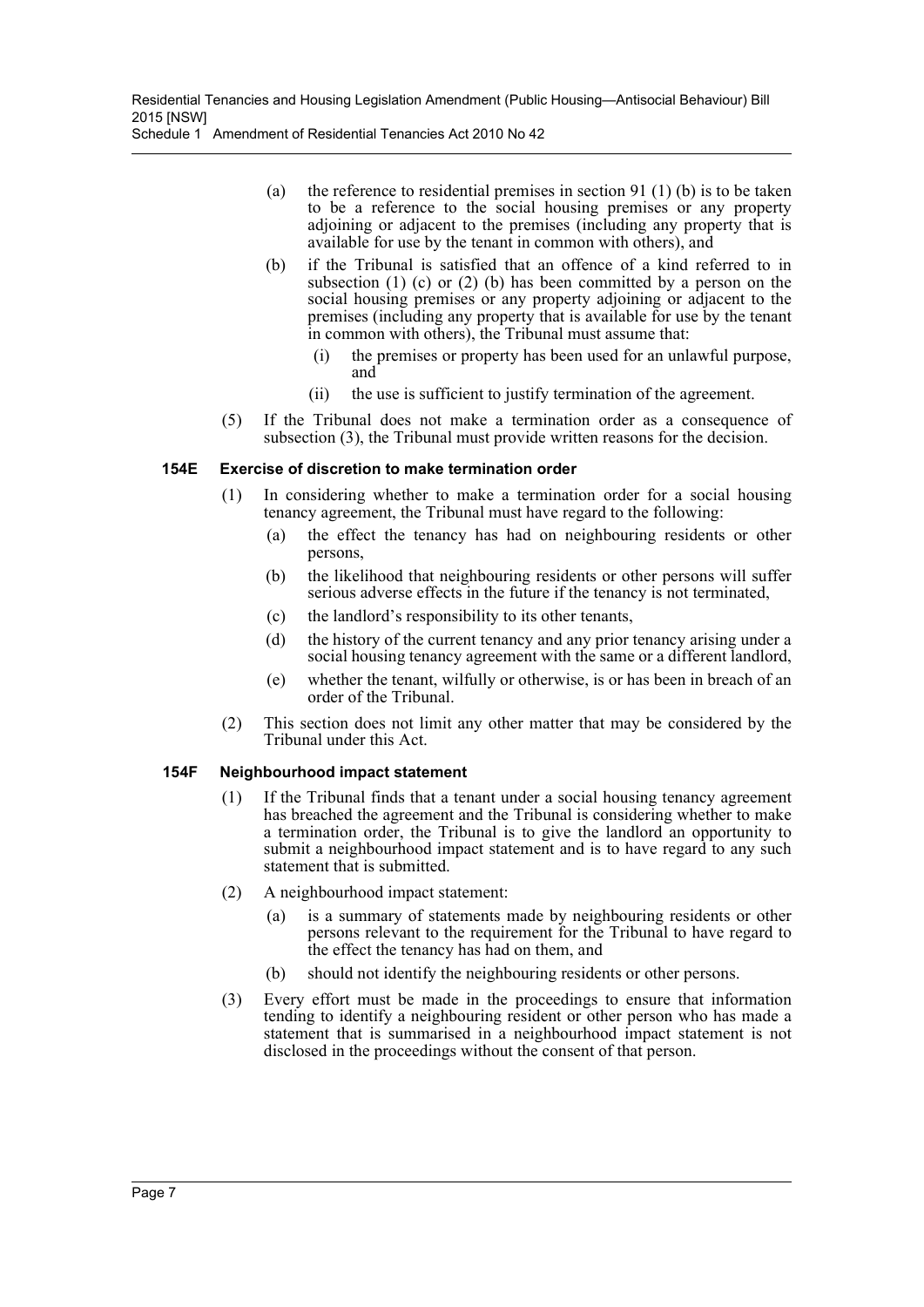Residential Tenancies and Housing Legislation Amendment (Public Housing—Antisocial Behaviour) Bill 2015 [NSW]

Schedule 1 Amendment of Residential Tenancies Act 2010 No 42

# **Subdivision 5 Miscellaneous**

#### **154G Order for possession**

- (1) If an order is made for termination of a social housing tenancy agreement, the order for possession must not specify a day that the order for possession is to take effect that is later than 28 days after the day on which the termination order is made unless the Tribunal is satisfied that there are exceptional circumstances justifying a later day.
- (2) The order for possession cannot be suspended for a period that would result in it taking effect later than 28 days after the day on which the termination order was made unless the Tribunal is satisfied that there are exceptional circumstances justifying a longer period of suspension.

#### **[9] Part 7, Division 7**

Insert after Division 6 of Part 7:

### **Division 7 Evidentiary certificates**

#### **156A Evidentiary certificate for strike notice**

- (1) In proceedings before the Tribunal, a landlord under a social housing tenancy agreement may submit a certificate certifying as to:
	- (a) the issuing of a strike notice to the tenant, and
	- (b) the details of the alleged breach of the agreement set out in the strike notice, and
	- (c) whether or not the tenant made submissions as allowed for in the strike notice, and
	- (d) whether or not the tenant made an application for review of the strike notice and the outcome of any such review.
- (2) Subject to subsection (3), in proceedings before the Tribunal, a certificate under subsection (1) constitutes proof, in the absence of proof to the contrary, of the matters certified in the certificate.
- (3) If, in proceedings before the Tribunal, the Tribunal is satisfied that the tenant was issued a strike notice and did not make submissions as allowed for in the strike notice, a certificate under subsection (1) constitutes conclusive proof of the matters certified in the certificate under subsection (1) (b).

#### **156B Evidentiary certificate of cost of work**

In proceedings before the Tribunal:

- (a) a landlord under a social housing tenancy agreement may submit a certificate certifying as to the cost of work undertaken by the landlord on or in connection with the social housing premises, and
- (b) the Tribunal must accept the certificate as conclusive proof of the reasonable cost of the work.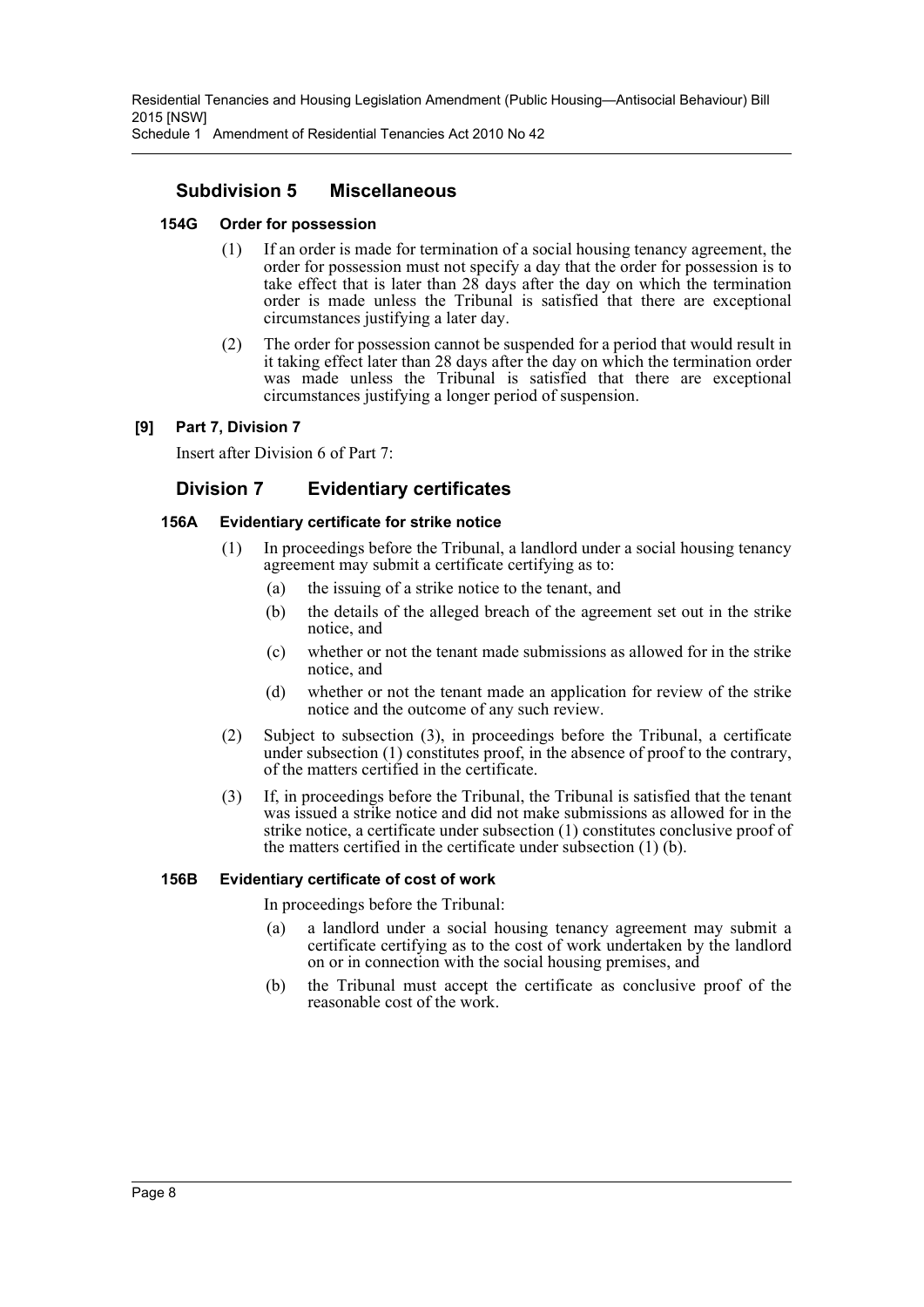Residential Tenancies and Housing Legislation Amendment (Public Housing—Antisocial Behaviour) Bill 2015 [NSW] Schedule 1 Amendment of Residential Tenancies Act 2010 No 42

#### **[10] Section 228**

Insert after section 227:

#### **228 Review of sections 154D and 154G**

- (1) The Minister is to review sections 154D and 154G to determine whether the policy objectives of the sections remain valid and whether the terms of the sections remain appropriate for securing those objectives.
- (2) The review is to be undertaken as soon as possible after the period of 2 years from the commencement of this section.
- (3) A report on the outcome of the review is to be tabled in each House of Parliament within 12 months after the end of the period of 2 years.